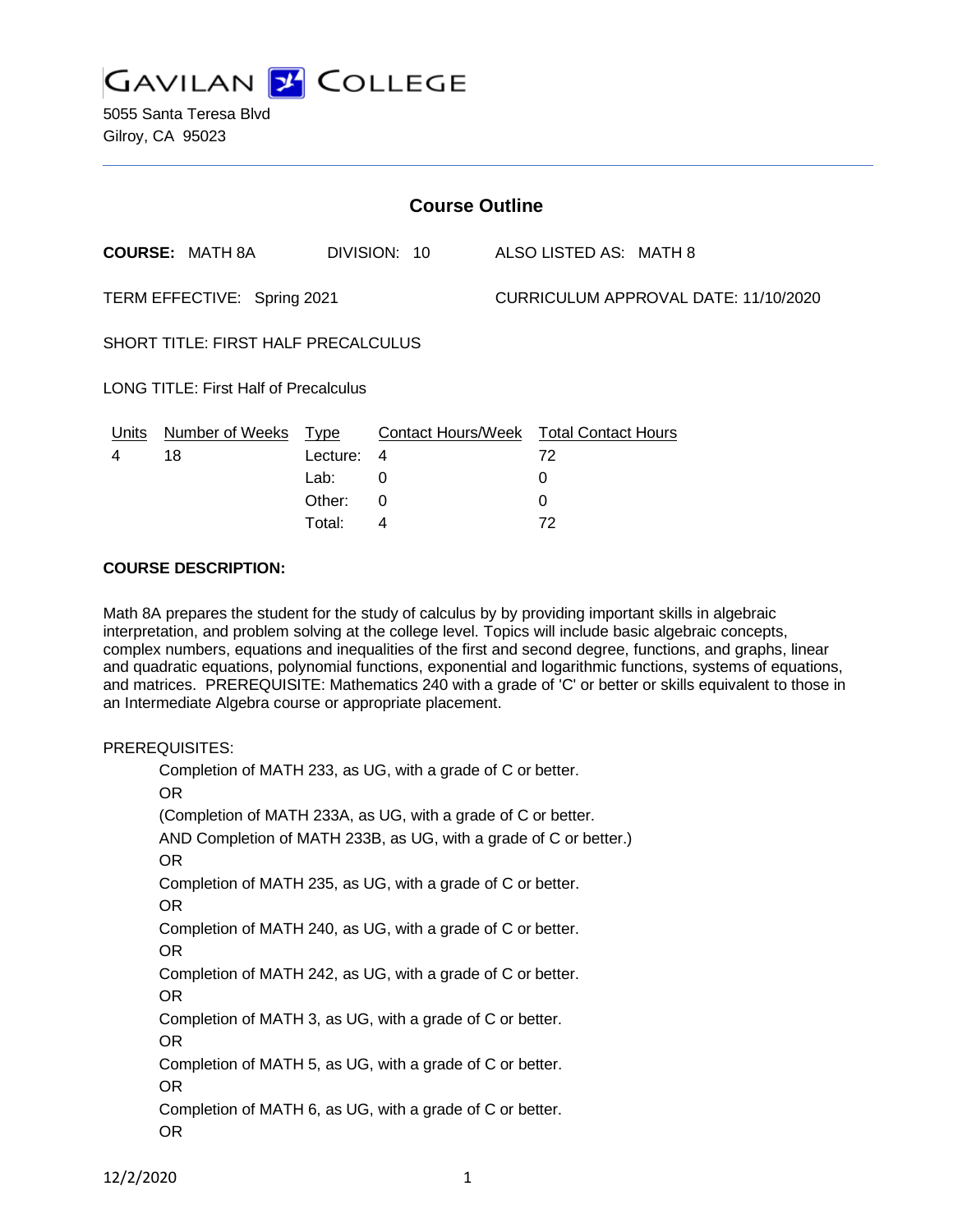Completion of MATH 7, as UG, with a grade of C or better. OR Completion of MATH 1A, as UG, with a grade of C or better. OR Completion of MATH 1B, as UG, with a grade of C or better. OR Completion of MATH 1C, as UG, with a grade of C or better. OR Score of 33 on Intermediate Algebra OR Score of 13 on Pre-Calculus OR Score of 2800 on Accuplacer Math OR Score of 2600 on MM CCCApply Math OR Score of 2600 on MM Placement Tool Math

COREQUISITES:

CREDIT STATUS: D - Credit - Degree Applicable

GRADING MODES

L - Standard Letter Grade

REPEATABILITY: N - Course may not be repeated

#### SCHEDULE TYPES:

- 02 Lecture and/or discussion
- 05 Hybrid
- 71 Dist. Ed Internet Simultaneous
- 72 Dist. Ed Internet Delayed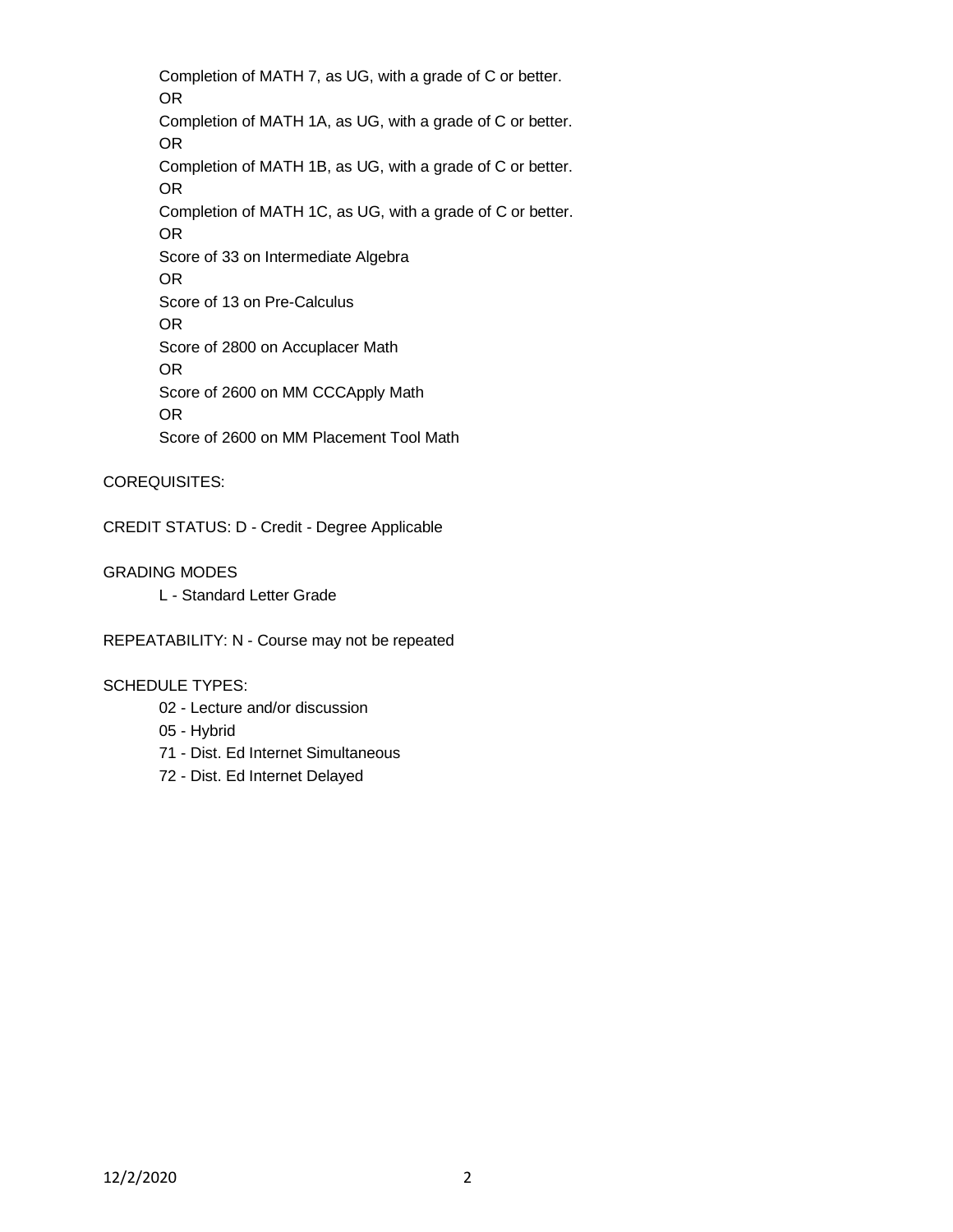## **STUDENT LEARNING OUTCOMES:**

By the end of this course, a student should:

1. Solve a wide variety of equations and inequalities including absolute value, radical, rational, exponential, logarithmic and polynomial.

2. Identify and perform transformations on the graphs of elementary (radical, absolute value, etc.), polynomial (linear, quadratic, cubic), rational, exponential, and logarithmic functions.

3. Solve systems of equations and inequalities using graphing, elimination, substitution techniques, matrix algebra, and determinants.

4. Explain the concept of a function, perform the arithmetic operations of functions, identify the domain of a function, and analyze graphs of functions.

5. Recognize the relationship between inverse functions graphically and through composition.

6. Recognize functional patterns in data and apply functions to model real-world applications.

7. Graph polynomial functions and characterize the real and complex zeros of polynomials.

8. Locate the asymptotes and zeros of rational functions analytically and graph a rational function.

#### **CONTENT, STUDENT PERFORMANCE OBJECTIVES, OUT-OF-CLASS ASSIGNMENTS**

Curriculum Approval Date: 11/10/2020

HOURS: 14

Equations, Inequalities and Modeling

Performance Objectives: Students will review solving and graphing linear equations in one and two variables,

quadratic equations, absolute value equations and inequalities, radical equations, and rational equations. Students will perform algebraic manipulations on expressions encountered in a first semester calculus course.

Students will use a calculator to construct scatter diagrams and perform linear and quadratic regressions. HOURS: 16

Functions and Graphs

Performance Objectives: Students will study functions and their graphs. They will investigate function notation,

domain and range, transformations and symmetry, operations with functions including composition, inverse functions, even/odd functions, and piecewise functions. Students will perform transformations on the graphs of

elementary functions (radical, absolute value, etc.). Students will construct mathematical models.

HOURS: 16

Polynomial and Rational Functions

Performance Objectives: Students will analyze and learn to graph linear, quadratic, polynomial and rational functions. Students will identify end behavior, asymptotic behavior, intercepts, and vertices.

They will characterize real and complex zeros of polynomials and apply the Fundamental Theorem of Algebra.

Students will perform transformations on the graphs of polynomial and rational functions. They will solve polynomial and rational inequalities using sign charts and graphs. Students will construct mathematical models.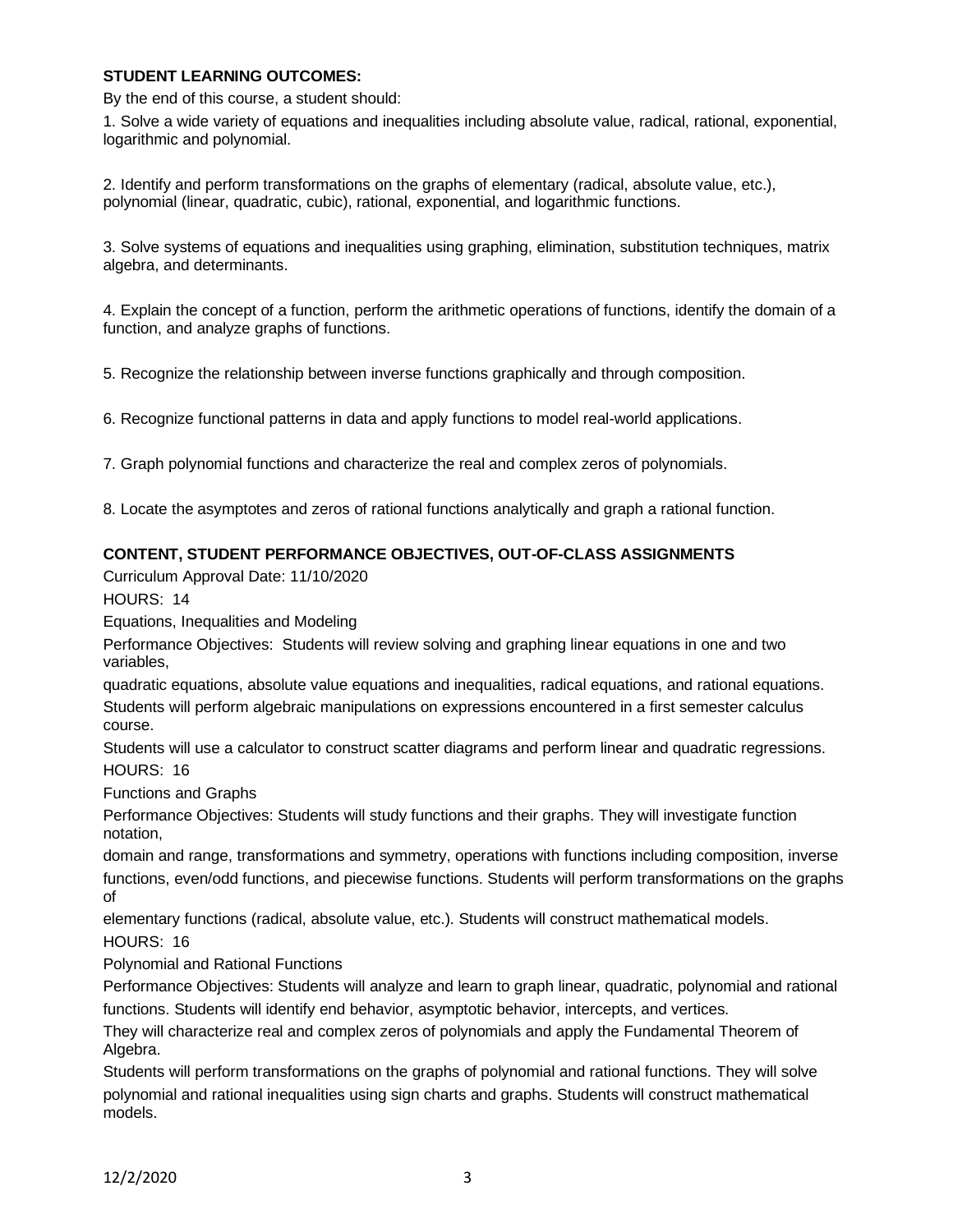HOURS: 16

Exponential and Logarithmic Functions

Performance Objectives: Students will study and analyze exponential functions. Emphasis will be placed on the number e, and on using exponential functions in the modeling of growth and decay. Students will study

logarithms learning their uses and applications. Students will learn to recognize the distinguishing characteristics

of exponential functions and will employ regression analysis to generate exponential functions from appropriate

raw data. Students will perform transformations on the graphs of exponential and logarithmic functions. They will solve exponential and logarithmic equations.

HOURS: 8

Systems of Equations and Inequalities

Performance Objectives: Students will investigate methods for solving linear systems of equations in two and

three variables, and nonlinear systems. Students will investigate methods for solving linear systems using matrices. They will also learn partial fraction decomposition, systems of inequalities in two variables, and linear

programming.

HOURS: 2

Final Exam

# **METHODS OF INSTRUCTION:**

Instruction will follow a standard lecture/discussion format. Extensive homework will be assigned in order to assure mastery of the concepts covered in class. Students will also be required to utilize technology, both calculators and computer software, to enhance their understanding of the material. Students will be given opportunities to work together on problems given in class and group projects.

### **OUT OF CLASS ASSIGNMENTS:**

Required Outside Hours: 144

Assignment Description:

- 1. Analyze and study pertinent text material, solved examples and lecture notes.
- 2. Apply principles and skills covered in class by solving regularly-assigned homework problems.
- 3. Regularly synthesize course materials in preparation for exams.
- 4. Projects to apply concepts learned in class

### **METHODS OF EVALUATION:**

Writing assignments Percent of total grade: 10.00 % Out-of-class projects. Problem-solving assignments Percent of total grade: 10.00 % Homework, quizzes. Objective examinations Percent of total grade: 80.00 % In-class written exams.